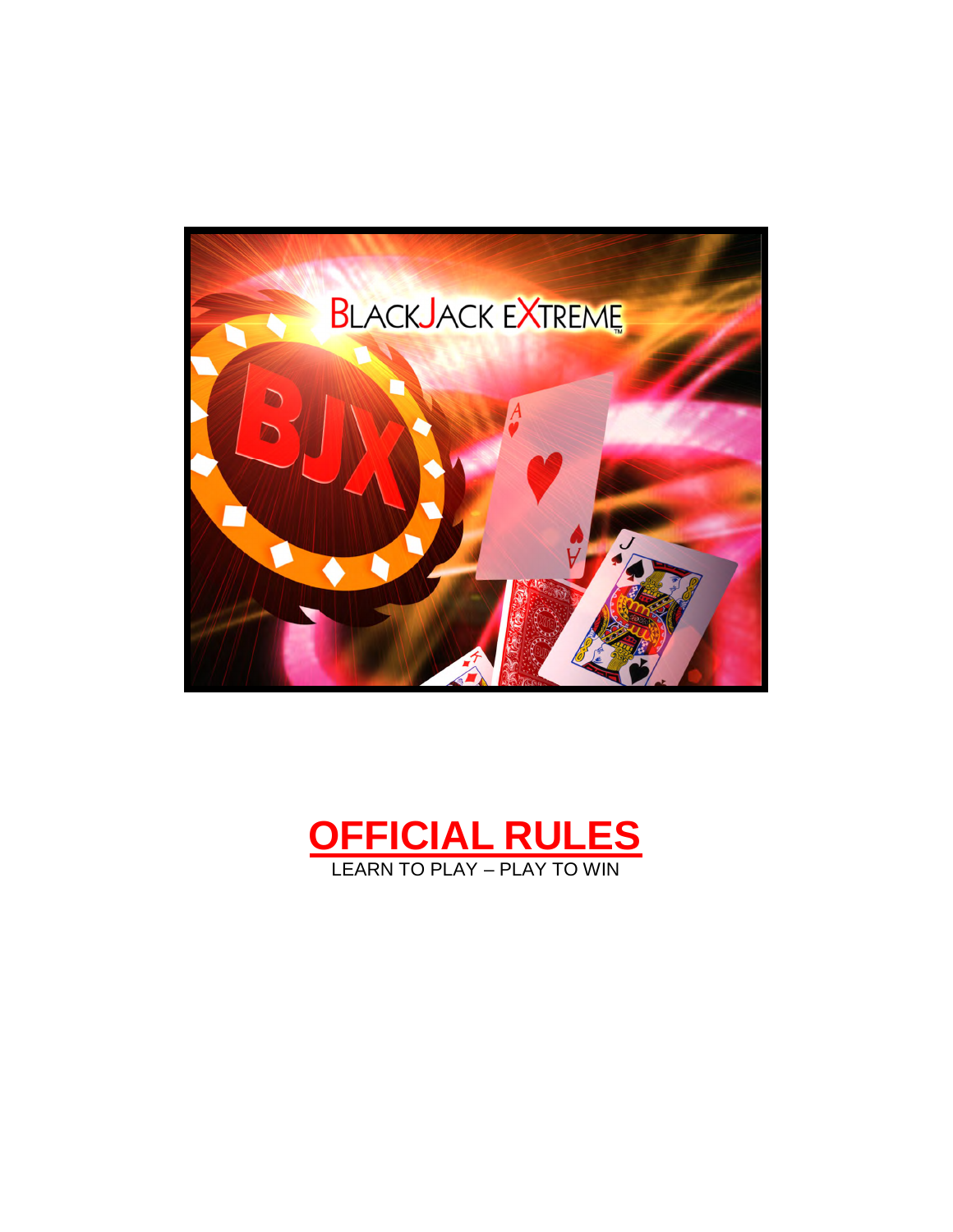

## **LEARN TO PLAY –PLAY TO WIN**

**THE GAME** Blackjack Extreme is a playing-card game developed and patented by MADtek Games, LLC. Each player acts in turn as a "player/dealer" (dealer), and plays the hand the other players must beat. **The dealer must bank all the wagers made by the players.** In return for being exposed to a higher limit of risk, the dealer enjoys the strategic edge of acting last, having the options to surrender, bluff and hit any soft hand.

> This active dealer version is a hybrid of Poker and Blackjack. The game is played on a poker table with one or two standard decks of 52 cards.

The unique aspects of BlackJack eXtreme are:

- Each player must place a blind bet within set limits prior to deal
- Cards are dealt to players one up and one down
- Both dealer cards are dealt face down revealed card is dealer's choice
- A betting round allows for adjustment before resolving the hands
- Players may surrender or raise their bet with no limit on raised amount
- Player's down cards are revealed and the hands resolved
- Raised hands may receive more than one card as needed
- No limits on splitting pairs
- Dealer may surrender prior to resolving player hands
- Dealer may hit any soft hand but must stand on hard 17 or higher or may stand on soft 17 or higher if desired.
- Card counting is encouraged.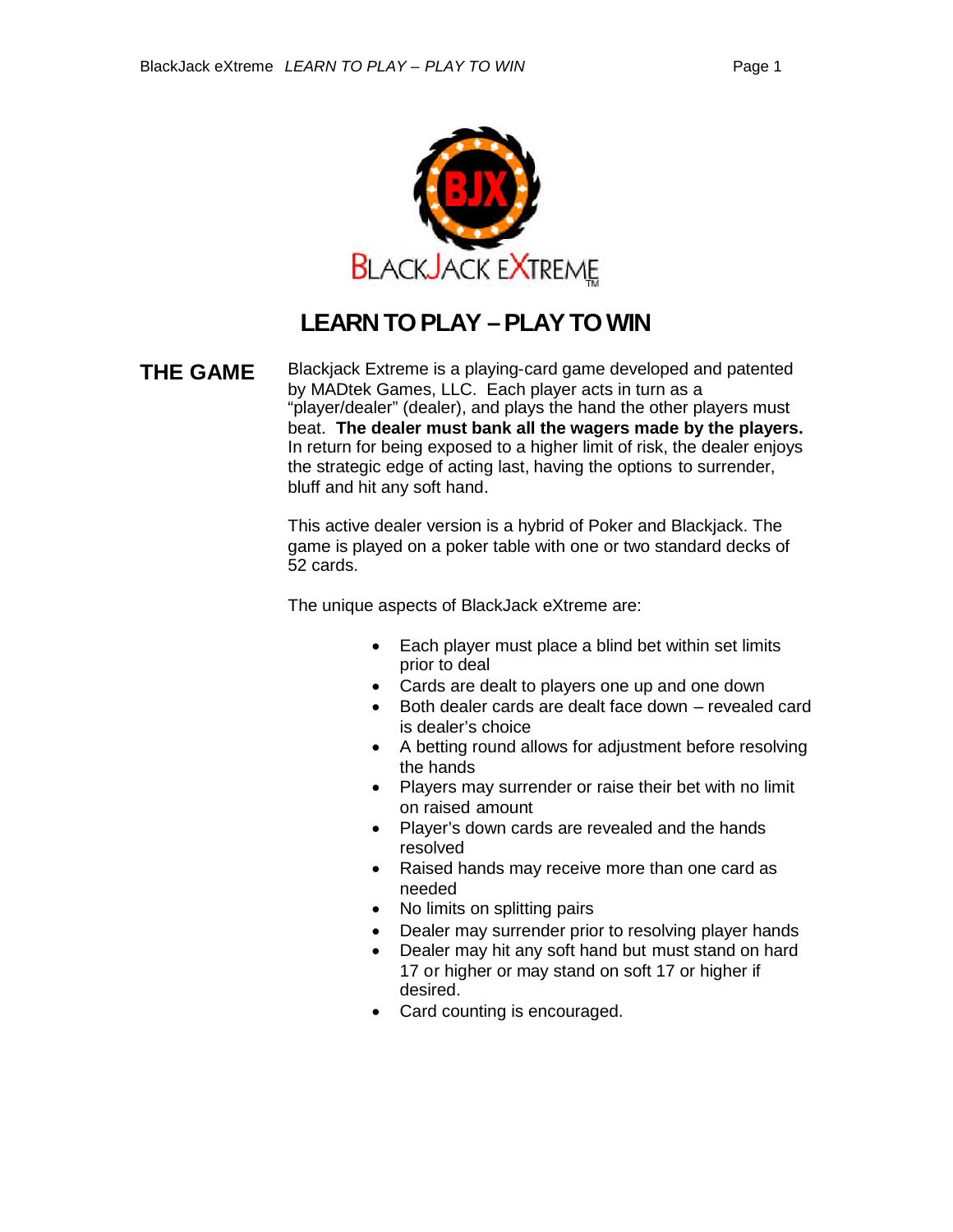

## **INSTRUCTIONS & TOURNAMENT RULES**

BJX is played at a poker table. Each player gets to be the dealer in turn.

Dealers back bets from all players.

| <b>FIRST BETTING</b><br><b>ROUND</b>   | Each player makes a <b>BLIND BET</b> , capped at 3 times the<br>minimum. The minimum will go up every 20 minutes.                                                                                                                                                                                     |  |  |
|----------------------------------------|-------------------------------------------------------------------------------------------------------------------------------------------------------------------------------------------------------------------------------------------------------------------------------------------------------|--|--|
| <b>THE DEAL</b>                        | The dealer gives each player one card down and one card up.<br>Players may look at their down card at any time. Both dealer<br>cards are down. The dealer looks at his cards and TURNS ONE<br>UP.                                                                                                     |  |  |
| <b>SECOND BETTING</b><br><b>ROUND</b>  | <b>Players</b> then adjust their bets:<br>RAISE - increase bet to at least double but may be more.<br>"Double UP" hands must get 1 more card but may<br>take more to improve their final hand.<br>CHECK - Play the Blind Bet only.<br>FOLD – Surrender the hand and keep $\frac{1}{2}$ the Blind Bet. |  |  |
| <b>DEALER SURRENDER</b>                | Dealer may FOLD and pay 1/2 Blind Bet to remaining players,<br>or PLAY                                                                                                                                                                                                                                |  |  |
| <b>THE PLAY</b>                        | Players turn up hole cards. Dealer pays "Natural Blackjacks"<br>150% (3:2). If a player has Doubled Up on a Blackjack it is<br>played as an eleven and must get at least one card. Players take<br>cards as needed to improve hand. The Dealer collects all bets<br>from hands that go "bust".        |  |  |
| <b>SPLITTING PAIRS</b>                 | Any pair may be split. The player must match the total bet (BLIND<br>BET and any DOUBLE UP) on the second hand, third hand etc.<br>Blackjacks on split hands pay 1:1.                                                                                                                                 |  |  |
| <b>DEALER HAND IS</b><br><b>PLAYED</b> | <b>Dealer</b> reveals his hole card and plays out hand. The dealer then<br>may elect to hit any "soft" hand but must stand on a "hard 17"<br>or higher. Losing bets are collected, winners paid and ties push.                                                                                        |  |  |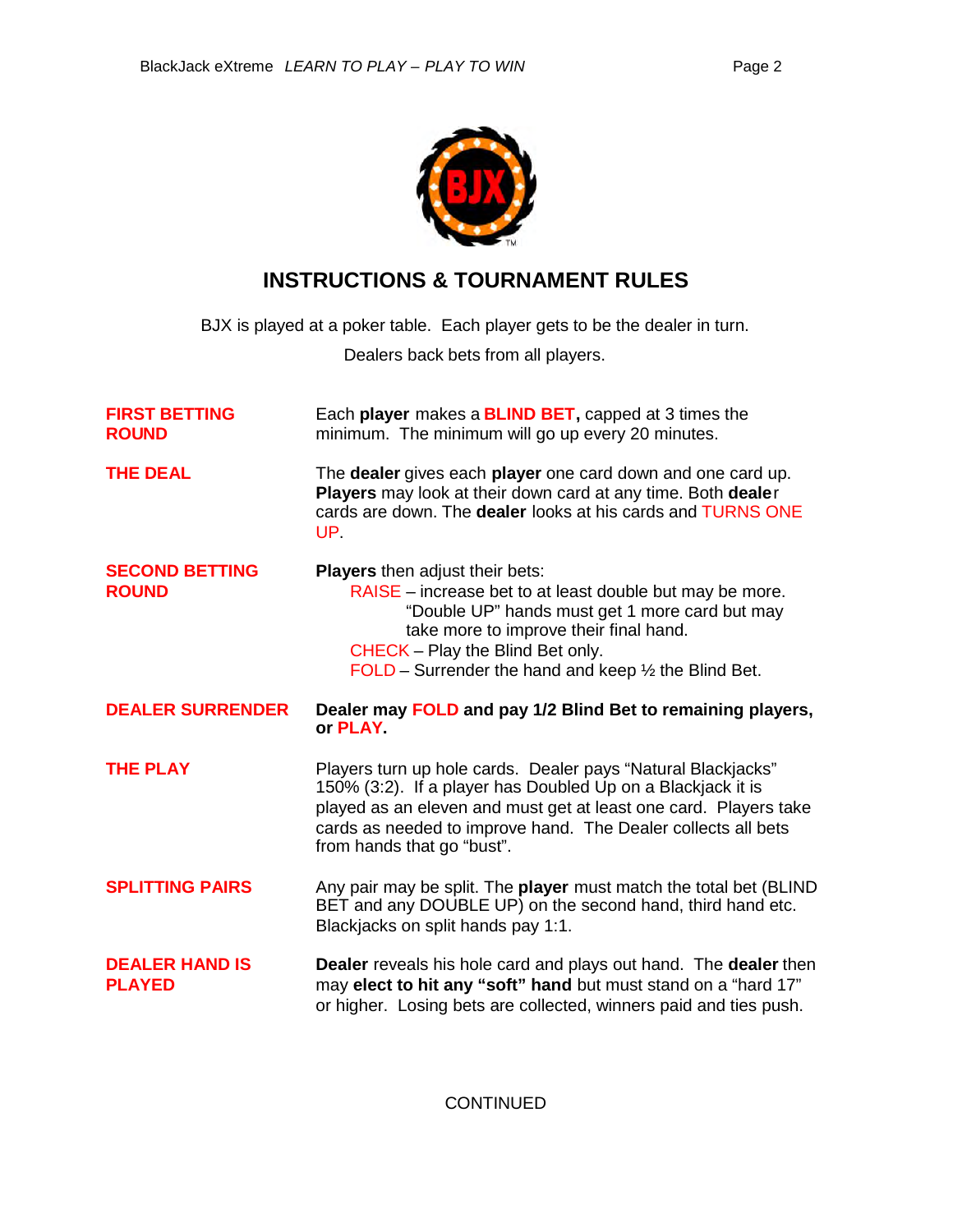| <b>DEALER IS SHORT</b><br><b>STACKED.</b> | If the <b>dealer</b> has sufficient chips to pay any table position (in<br>order) at least the minimum bet, that position is required to play,<br>but can play for any amount. Players may require a chip count<br>and elect to not play the hand if the dealer could not pay at least<br>the minimum to the player. If the dealer cannot cover even one<br>minimum and no players want to play, the deal passes.                   |  |  |
|-------------------------------------------|-------------------------------------------------------------------------------------------------------------------------------------------------------------------------------------------------------------------------------------------------------------------------------------------------------------------------------------------------------------------------------------------------------------------------------------|--|--|
|                                           | Short stack payouts are as follows:<br>1. All losing bets are collected.<br>2. Blackjacks paid full value<br>3. Winners paid minimum BLIND BET in clockwise order<br>4. Winners paid balance of <b>BLIND BET</b> in clockwise order<br>5. Winners are paid full amount of DOUBLE UP in clockwise<br>order. On split hands the second, third etc. the entire<br>hand is considered a <b>DOUBLE UP</b> and paid on the<br>last round. |  |  |
|                                           | When the <b>dealer</b> runs out of chips, unpaid winners will pull back<br>their bets.                                                                                                                                                                                                                                                                                                                                              |  |  |
| <b>HEADS UP PLAY.</b>                     | When only one player and a dealer remain, the dealer will not be<br>forced to stay on a losing hand (17-20) but may continue taking<br>cards until they win, tie or go over 21.                                                                                                                                                                                                                                                     |  |  |
|                                           | Obvious mistakes made in dealing the cards will be corrected if<br>possible. If not, then all cards will be revealed, mucked and the<br>hand re-dealt. If the dealer or any player turns over their down<br>card by mistake, the hand is played out normally.                                                                                                                                                                       |  |  |
| <b>MULTILEVEL</b><br><b>TOURNAMENTS.</b>  | Since players must move up to the next level with equal starting<br>chips, the early level tables must be equally balanced by the<br>tournament director. Once play begins at a table players remain<br>until a table winner is determined. Winners move up to the next<br>level.                                                                                                                                                   |  |  |

© Copyright 2006, MADtek Games LLC PATENT PENDING

## **HERE IS A SAMPLE HAND WHICH SHOWS SOME OF THE UNIQUE ASPECTS OF BLACKJACK EXTREME**

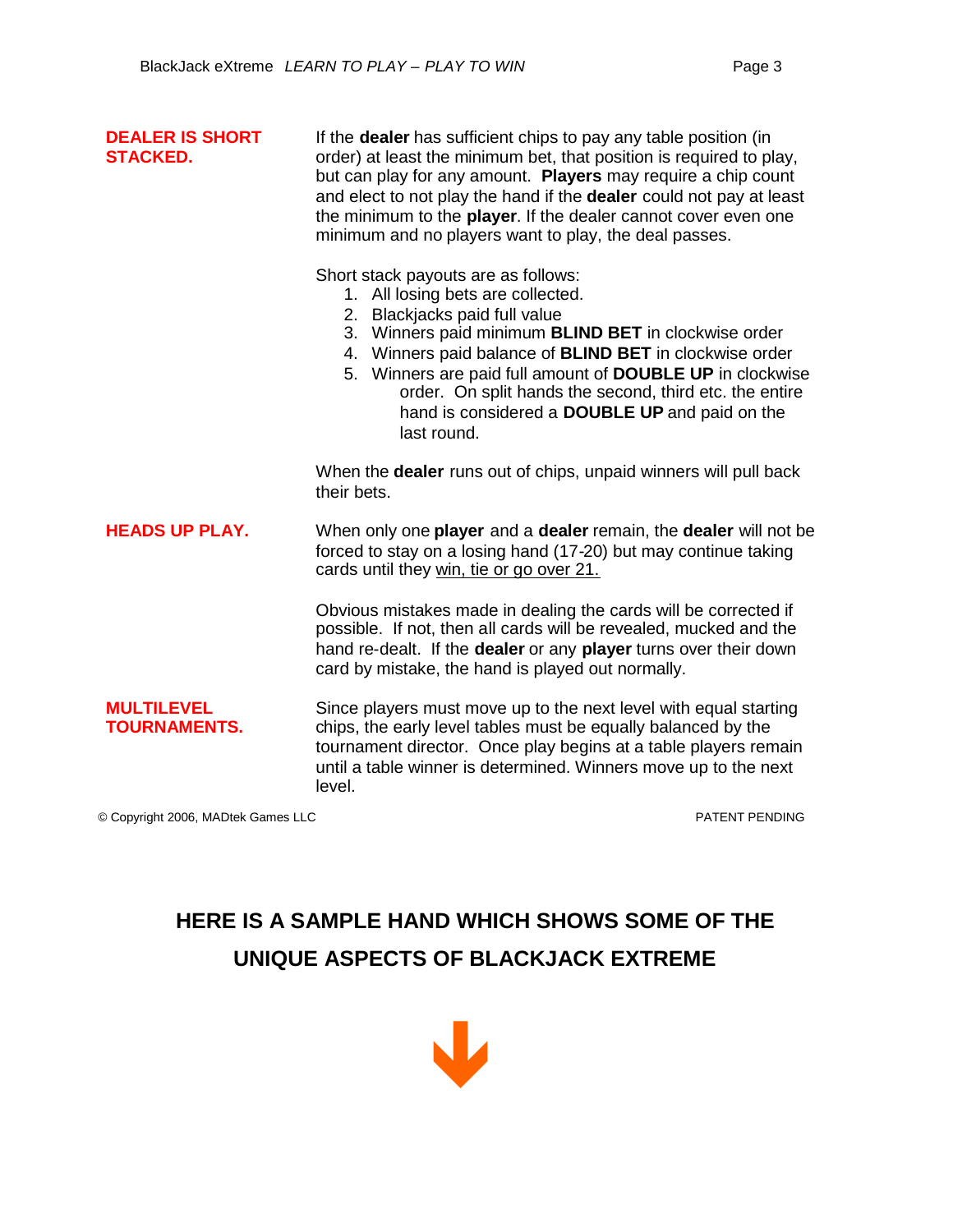**CHRIS** 



Checks with the "blind bet" and can "hit", split, or stay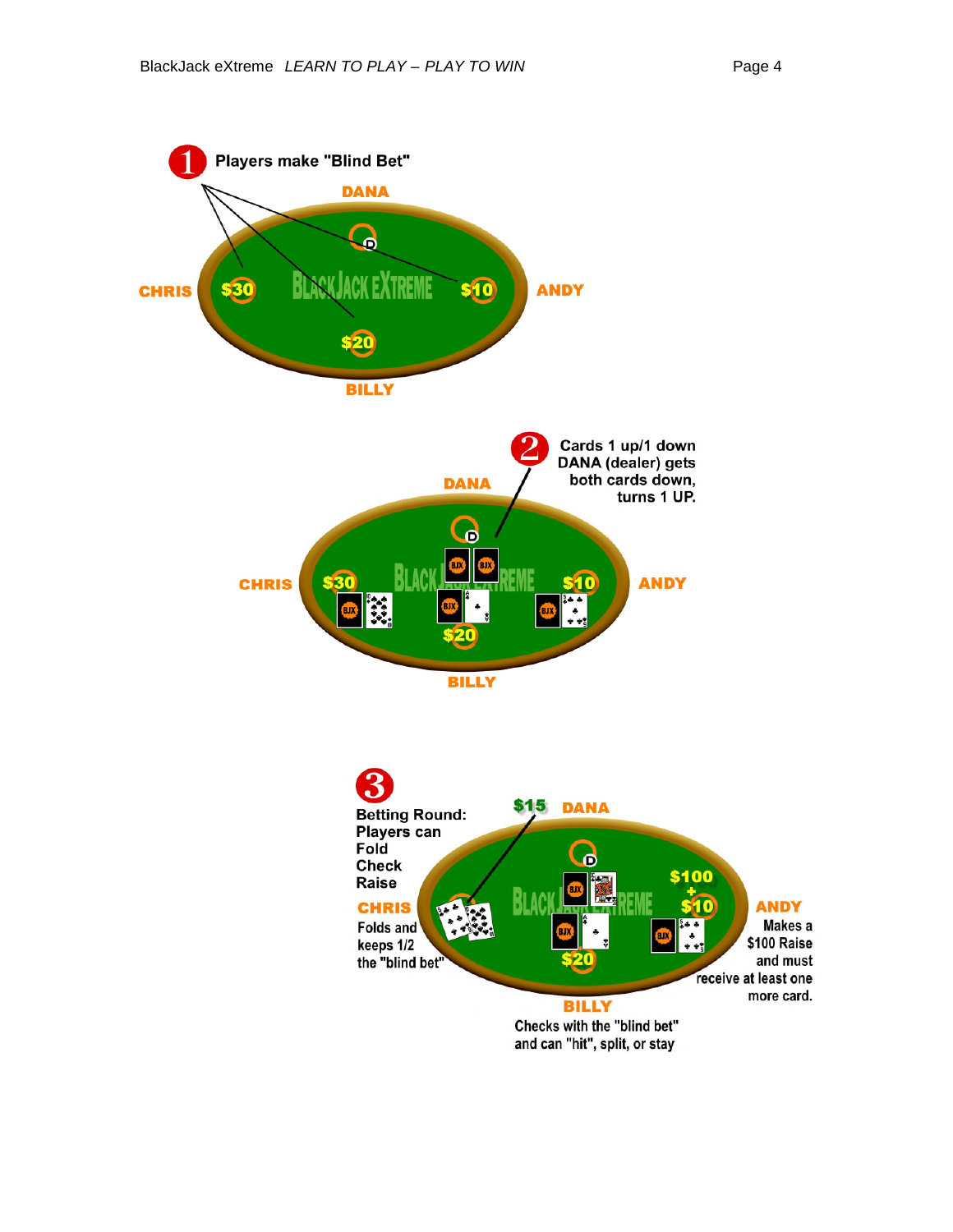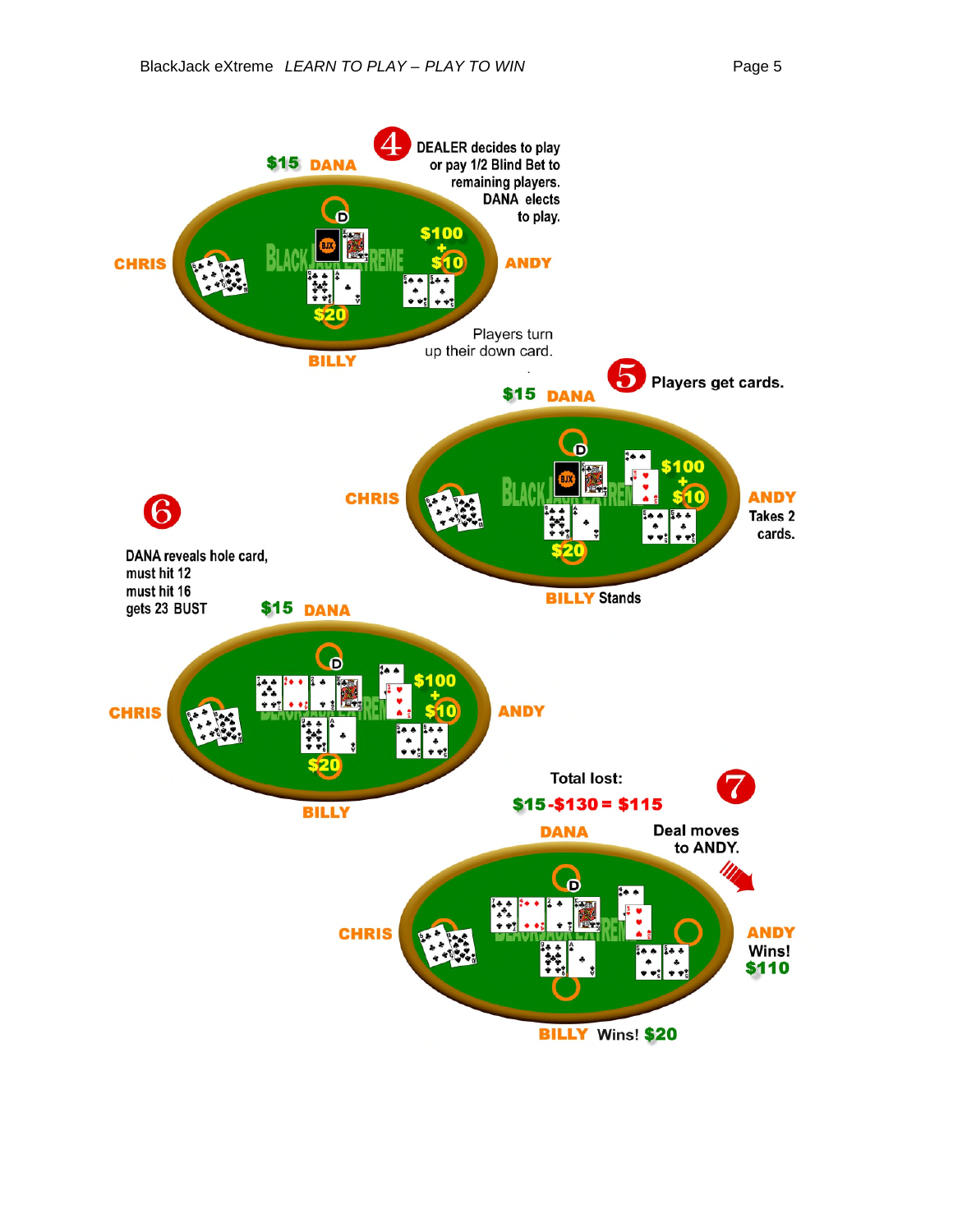|          | <b>Blind Bets</b> |       |       |
|----------|-------------------|-------|-------|
| Level 1  | 20                | 40    | 60    |
| Level 2  | 40                | 80    | 120   |
| Level 3  | 60                | 120   | 180   |
| Level 4  | 80                | 160   | 240   |
| Level 5  | 100               | 200   | 300   |
| Level 6  | 150               | 300   | 450   |
| Level 7  | 200               | 400   | 600   |
| Level 8  | 250               | 500   | 750   |
| Level 9  | 300               | 600   | 900   |
| Level 10 | 400               | 800   | 1200  |
| Level 11 | 500               | 1000  | 1500  |
| Level 12 | 1000              | 2000  | 3000  |
| Level 13 | 2500              | 5000  | 7500  |
| Level 14 | 5000              | 10000 | 15000 |

**RING GAMES** Players may join or leave the game at will, but may not begin play until the button has passed their seat. The host may set the minimum chip buy-in and all play is "table stakes" meaning that no player may wager more than the amount of chips he has on the table when the hand begins. Players may "re-buy" chips once the hand is over. If the dealer has run out of chips and elects to stay in the game, she must re-buy sufficient chips to pay off all losses in that hand in full.

**TOURNAMENTS** BlackJack eXtreme was designed to be a challenging tournament game. The chart gives some suggested blind structures. For new players, using only a small and large blind can make learning the basics easier. Also you can go turbo and only use the odd or even numbered levels.

> For six players beginning chip stacks should be 100 times the first small blind, or 2,000 chips for this chart. For ten players use the middle blind, or 4,000. Because you want to have a strong stack when it's your turn to act as dealer, BJX games need more chips than most poker games to start.